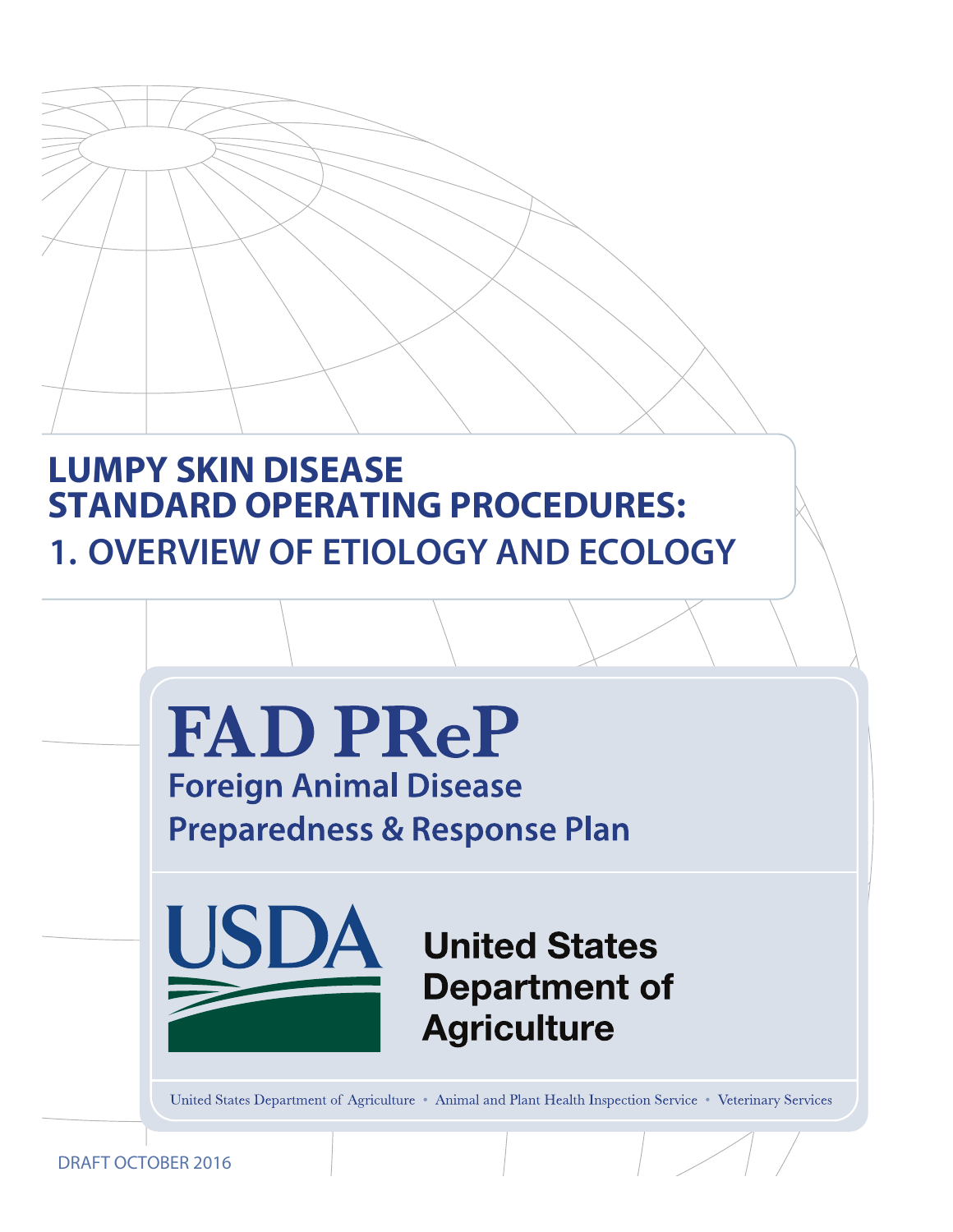| I File name:    | LSDV FAD PREP E&E                      |                           |  |
|-----------------|----------------------------------------|---------------------------|--|
| Lead section:   | Preparedness and Incident Coordination | Version number: Draft 1.0 |  |
| Effective date: | October 2016                           | Review date: October 2018 |  |

The Foreign Animal Disease Preparedness and Response Plan (FAD PReP) Standard Operating Procedures (SOPs) provide operational guidance for responding to an animal health emergency in the United States.

These draft SOPs are under ongoing review. This document was last updated in **October 2016**. Please send questions or comments to:

National Preparedness and Incident Coordination Center Veterinary Services Animal and Plant Health Inspection Service U.S. Department of Agriculture 4700 River Road, Unit 41 Riverdale, Maryland 20737 Fax: (301) 734-7817 E-mail: [FAD.PReP.Comments@aphis.usda.gov](mailto:FAD.PReP.Comments@aphis.usda.gov)

While best efforts have been used in developing and preparing the FAD PReP SOPs, the U.S. Government, U.S. Department of Agriculture (USDA), and the Animal and Plant Health Inspection Service and other parties, such as employees and contractors contributing to this document, neither warrant nor assume any legal liability or responsibility for the accuracy, completeness, or usefulness of any information or procedure disclosed. The primary purpose of these FAD PReP SOPs is to provide operational guidance to those government officials responding to a foreign animal disease outbreak. It is only posted for public access as a reference.

The FAD PReP SOPs may refer to links to various other Federal and State agencies and private organizations. These links are maintained solely for the user's information and convenience. If you link to such site, please be aware that you are then subject to the policies of that site. In addition, please note that USDA does not control and cannot guarantee the relevance, timeliness, or accuracy of these outside materials. Further, the inclusion of links or pointers to particular items in hypertext is not intended to reflect their importance, nor is it intended to constitute approval or endorsement of any views expressed, or products or services offered, on these outside websites, or the organizations sponsoring the websites.

Trade names are used solely for the purpose of providing specific information. Mention of a trade name does not constitute a guarantee or warranty of the product by USDA or an endorsement over other products not mentioned.

USDA prohibits discrimination in all its programs and activities on the basis of race, color, national origin, sex, religion, age, disability, political beliefs, sexual orientation, or marital or family status. (Not all prohibited bases apply to all programs.) Persons with disabilities who require alternative means for communication of program information (Braille, large print, audiotape, etc.) should contact USDA's TARGET Center at (202) 720-2600 (voice and telecommunications device for the deaf [TDD]).

To file a complaint of discrimination, write USDA, Director, Office of Civil Rights, Room 326-W, Whitten Building, 1400 Independence Avenue SW, Washington, DC 20250-9410 or call (202) 720-5964 (voice and TDD). USDA is an equal opportunity provider and employer.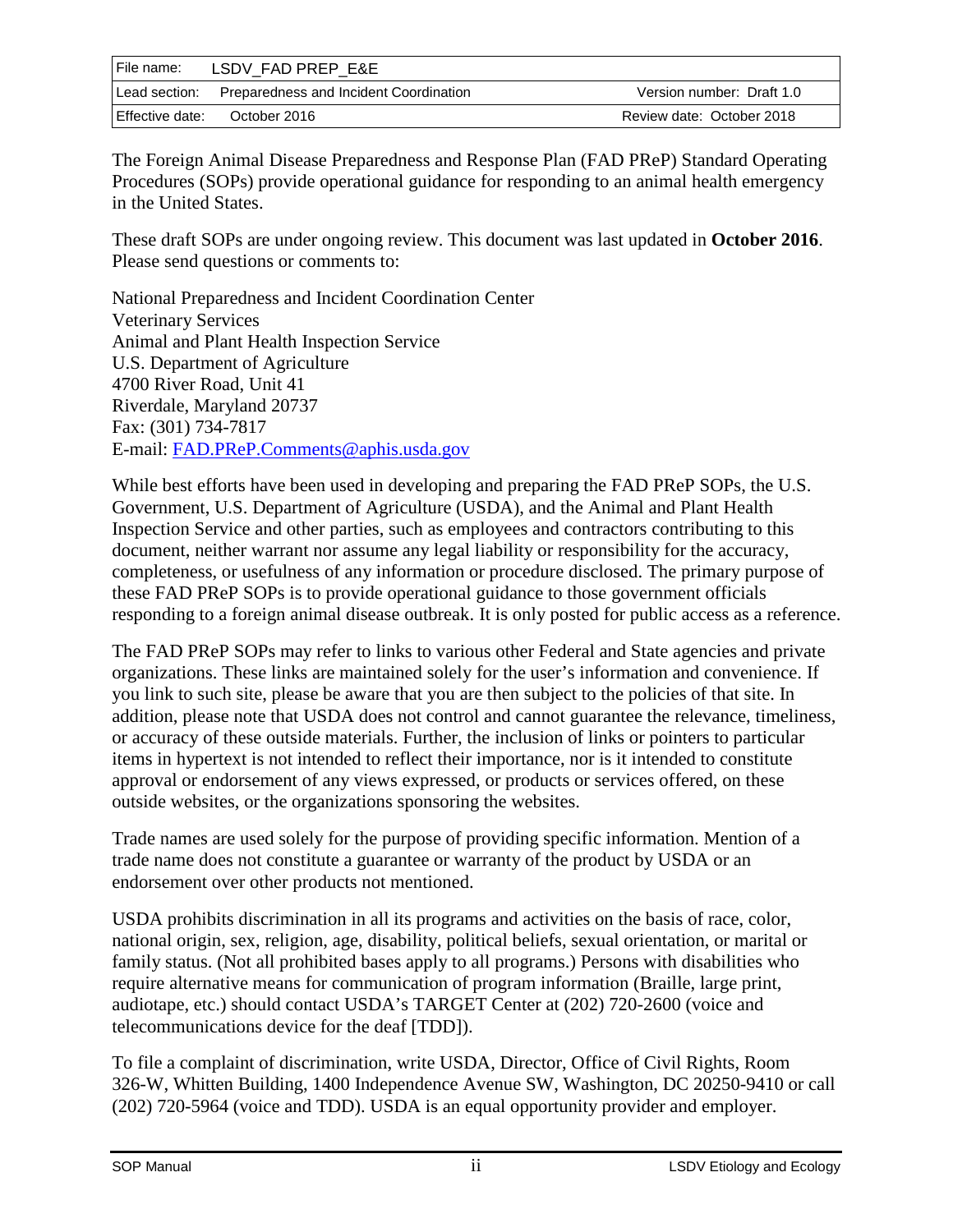# **Contents**

| 1.1 |  |  |
|-----|--|--|
|     |  |  |
| 1.2 |  |  |
| 1.3 |  |  |
| 1.4 |  |  |
|     |  |  |
|     |  |  |
| 1.5 |  |  |
|     |  |  |
|     |  |  |
|     |  |  |
|     |  |  |
|     |  |  |
|     |  |  |
|     |  |  |
|     |  |  |
|     |  |  |
| 1.6 |  |  |
| 1.7 |  |  |
| 1.8 |  |  |
| 1.9 |  |  |
|     |  |  |
|     |  |  |
|     |  |  |
|     |  |  |
|     |  |  |
|     |  |  |

## Figures

|--|--|--|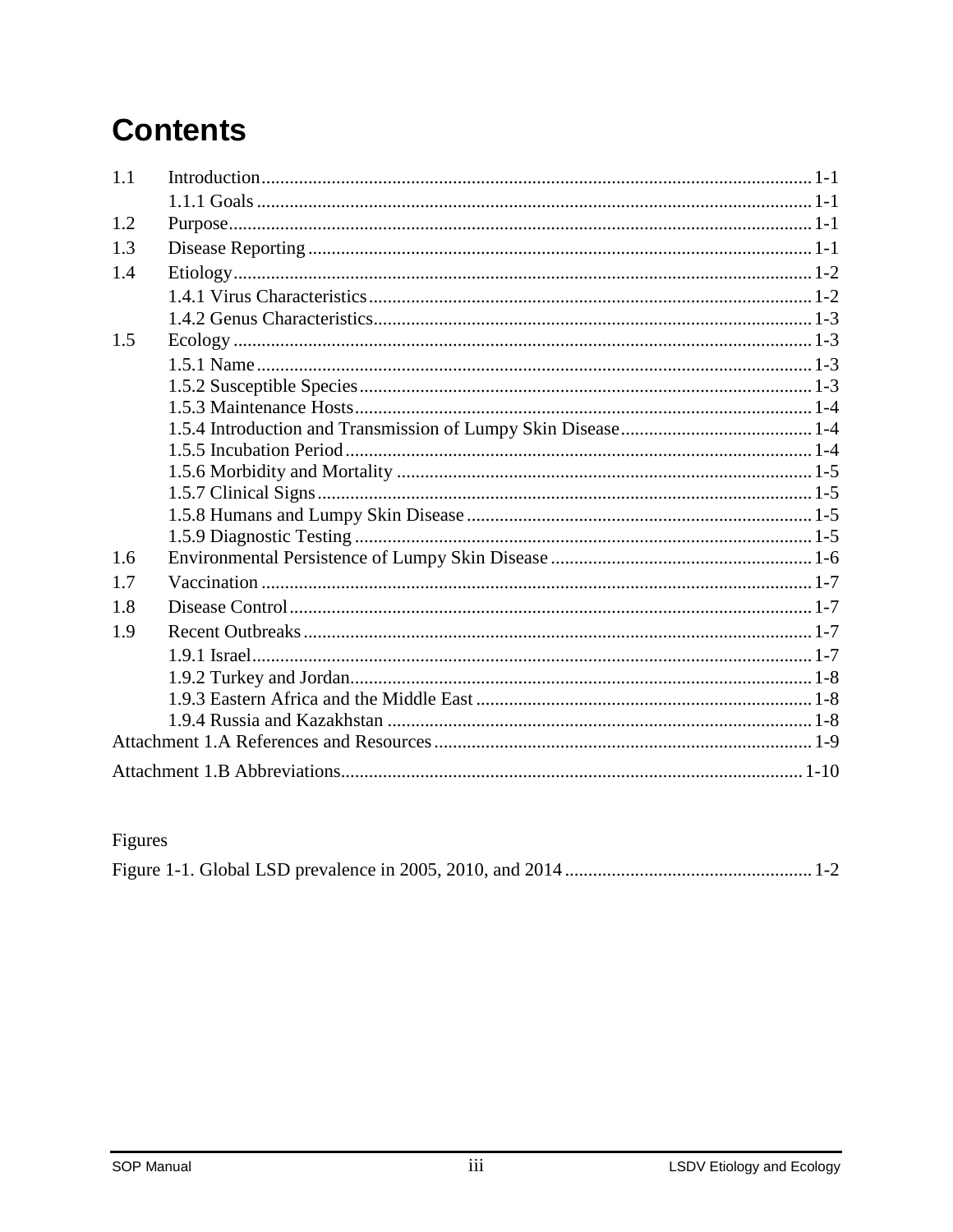## **Lumpy Skin Diease (LSDV) Etiology and Ecology Quick Summary**

#### Disease

Lumpy skin disease, also known as Knopvelsiekte and Neethling virus.

#### Mortality and Morbidity

Varies with cattle breed and age. Mortality is often relatively low  $(1-3\%)$  and morbidity usually only reaches 20% but can vary between 3–85%.

#### Susceptible Species

Cattle, zebu cattle, yaks, giraffes, impalas, and water buffalo.

#### Zoonotic Potential (yes/no)?

No.

Reservoir No known wild reservoir.

#### **Transmission**

Biting insects are the main mode of transmission.

#### Persistence in the Environment

The virus is susceptible to sunlight and detergents containing lipid solvents. In dark environmental conditions, such as contaminated animal sheds, it can persist for many months. The virus can survive for a long time at ambient temperatures.

#### Animal Products and By-Products

LSDV is very resistant to inactivation, surviving in necrotic skin nodules for up to 33 days or longer, desiccated crusts for up to 35 days, and at least 18 days in air-dried hides.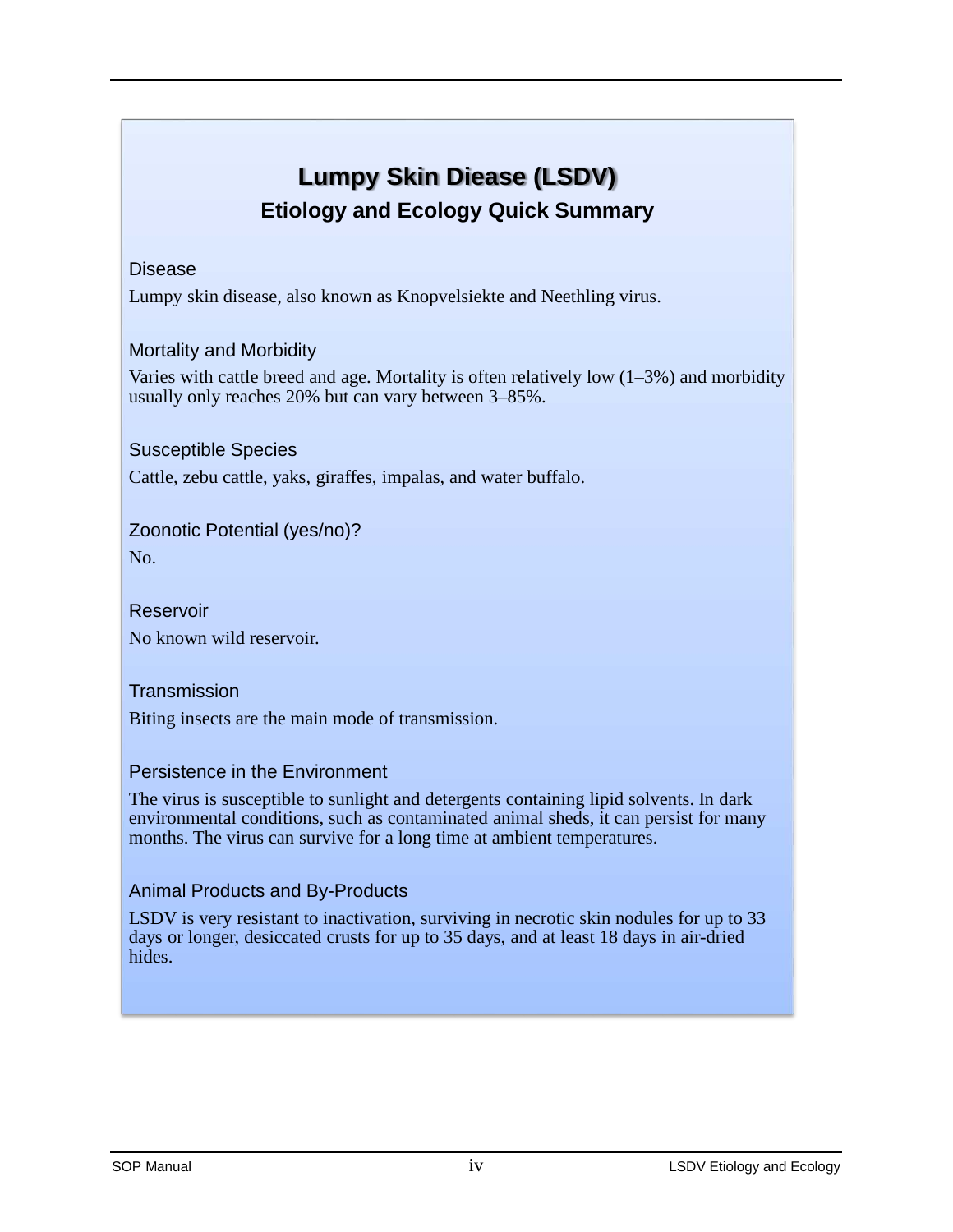## **1.1 Introduction**

Lumpy skin disease (LSD) is an infectious viral disease that affects cattle. Clinical signs include nodules on the skin, mucous membranes, and internal organs, fever, emaciation, enlarged lymph nodes, edema of the skin, and sometimes death. [1](#page-4-0) LSD fatalities are often low but economic impacts can be high, as decreased milk production, abortion, infertility, and decreased hide quality negatively impact owners of infected herds.

LSD is considered endemic in southern and central regions of Africa. In 1929, the first recorded outbreak occurred in Zambia.[2](#page-4-1) LSD was initially only present south of the Sahara desert and in Madagascar until it spread to Egypt in 1988. Outbreaks have since occurred in the Middle East, particularly Israel in 1989, where eradication was eventually achieved through depopulation and vaccination.[3](#page-4-2)

#### 1.1.1 Goals

As a preparedness goal, the Animal and Plant Health Inspection Service (APHIS) will provide etiology and ecology summaries for LSD and update these summaries at regular intervals.

As a response goal, the Unified Command and stakeholders will have a common set of etiology and ecology definitions and descriptions, to ensure proper understanding of LSD when establishing or revising goals, objectives, strategies, and procedures.

## **1.2 Purpose**

The purpose of this document is to provide responders and stakeholders with a common understanding of the disease agent.

## **1.3 Disease Reporting**

In countries where LSD is endemic, no established systems of disease reporting, eradication, or prevention plans exist. LSD can easily go undetected and unreported due to fear of trade bans and lack of proficient veterinary staff and confirmatory laboratories. These factors promote the persistence of LSD in endemic areas.<sup>[4](#page-4-3)</sup> As seen in Figure 1-1, LSD is endemic across wide areas of Africa, and in recent years, portions of the Middle East.

<span id="page-4-0"></span> <sup>1</sup> World Organization for Animal Health (OIE). (2016). Lumpy Skin Disease. *Terrestrial Manual*. Retrieved from [www.oie.int.](http://www.oie.int/)

<span id="page-4-1"></span><sup>2</sup> Neamat-Allah, A. N. F. (2015). Immunological, Hematological, Biochemical, and Histopathological Studies on Cows Naturally Infected with Lumpy Skin Disease. *Veterinary World*, *8*(9) 1131-1136.

<span id="page-4-2"></span><sup>3</sup> Center for Food Security and Public Health (CFSPH), Iowa State University. (2008). Lumpy Skin Disease. *Technical Factsheet.* Retrieved from [http://www.cfsph.iastate.edu/Factsheets/pdfs/lumpy\\_skin\\_disease.pdf.](http://www.cfsph.iastate.edu/Factsheets/pdfs/lumpy_skin_disease.pdf)

<span id="page-4-3"></span><sup>4</sup> European Food Safety Authority (EFSA). (2015). Scientific Opinion on Lumpy Skin Disease. EFSA Panel on Animal Health and Welfare (AHAW). *EFSA Journal*, *13*(1): 3986.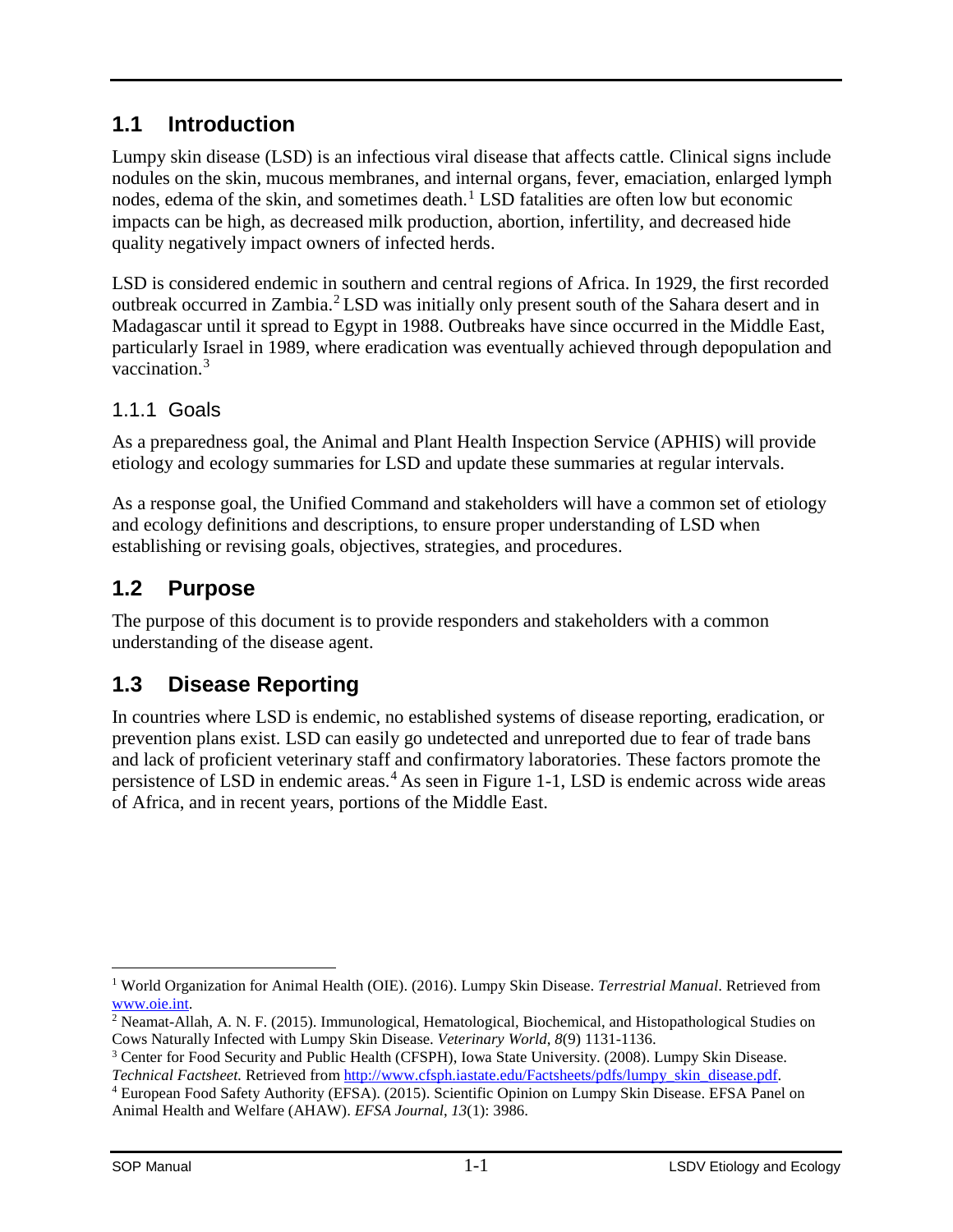

**Figure 1-1. Global LSD prevalence in 2005, 2010, and 2014[5](#page-5-0)**

## **1.4 Etiology**

#### 1.4.1 Virus Characteristics

According to the International Committee on Taxonomy of Viruses, this disease has the following characteristics:

- Family: *Poxviridae*
- Genus: *Capripox*, containing three species:
	- Lumpy skin disease virus (LSDV)
	- Goat pox virus (GTPV)
	- Sheep pox virus (SPPV)

LSD is closely related to GTPV and SPPV, which affect goats and sheep. There is ongoing research determining the genetic relationship between these three viruses; it is thought that goat

<span id="page-5-0"></span><sup>&</sup>lt;sup>5</sup> OIE. (2015). Disease Timelines. Retrieved from [http://www.oie.int/wahis\\_2/public/wahid.php/Wahidhome/Home.](http://www.oie.int/wahis_2/public/wahid.php/Wahidhome/Home)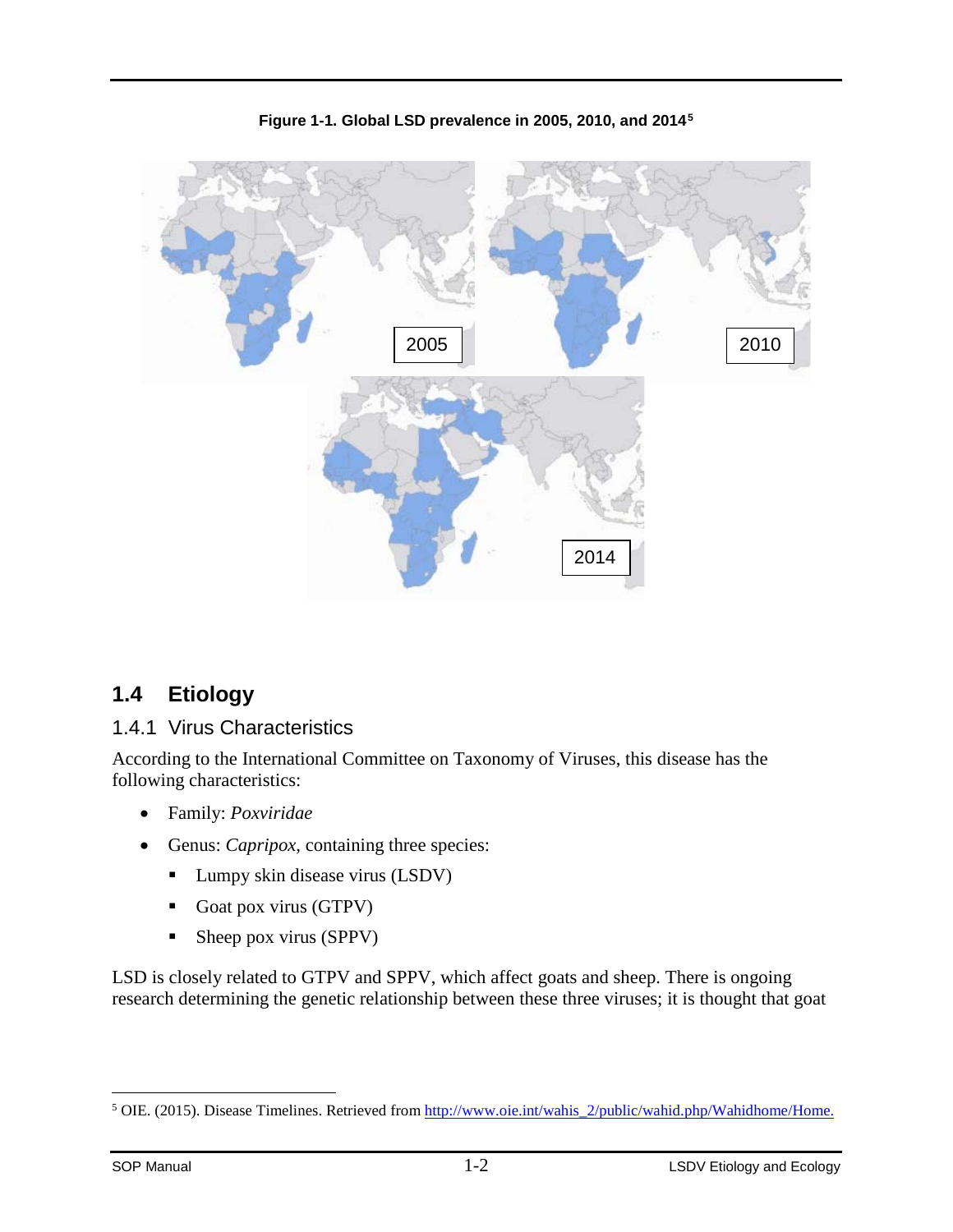pox and lumpy skin disease are more closely related. All sheep and goat pox genes are found in the LSD genome.<sup>[6,](#page-6-0)[7](#page-6-1)</sup>

#### 1.4.2 Genus Characteristics

Capripoxviruses are double-stranded DNA viruses containing around 150 kilobase pairs and are relatively large (230–260 nm). They are brick- or oval-shaped with enveloped capsids. Strains of GTPV, SPPV, and LSDV are up to 96 percent similar.<sup>[8,](#page-6-2)[9](#page-6-3)</sup>

## **1.5 Ecology**

#### 1.5.1 Name

LSD is also referred to as Knopvelsiekte and Neethling virus.<sup>[10](#page-6-4)</sup>

#### 1.5.2 Susceptible Species

- Cattle (*Bos taurus*),
- zebu cattle (*Bos indicus*),
- yaks (*Bos grunniens*),
- giraffes,
- impalas, and
- Asian water buffalo (*Bubalus bubalis*).<sup>[11,](#page-6-5)[12](#page-6-6)</sup>

In cattle, breeds of the *Bos taurus* species (predominantly Jersey, Guernsey, and Ayrshire [Channel Island breeds]) are more disposed to clinical disease than zebu cattle and their hybrids. $13$ 

Other species, such as the Arabian oryx (*Oryx leucoryx*), springbok (*Antidorcas marsupialis*), blue wildebeest (*Connochaetes taurinus*), black wildebeest (*Connochaetes gnu*), eland (*Taurotragus oryx*), African buffalo (*Syncerus caffer*), kudu (*Tragelaphus strepsiceros*), two waterbuck species (*Kobus ellipsiprymnus* and *Kobus defassa*), and reedbuck (*Redunca arundinum*), have been found with LSDV antibodies, but skepticism remains as infection in

<span id="page-6-4"></span><span id="page-6-3"></span><sup>9</sup> EFSA. (2015). Scientific Opinion on Lumpy Skin Disease. EFSA Panel on AHAW. *EFSA Journal*, *13*(1): 3986. <sup>10</sup> CFSPH. (2008). Lumpy Skin Disease. *Technical Factsheet.* Retrieved from [http://www.cfsph.iastate.edu/Factsheets/pdfs/lumpy\\_skin\\_disease.pdf.](http://www.cfsph.iastate.edu/Factsheets/pdfs/lumpy_skin_disease.pdf)

<span id="page-6-0"></span> <sup>6</sup> Tulman, E. R., et al. (2002). The Genomes of Sheeppox and Goatpox Viruses. *Journal of Virology*, *<sup>76</sup>*(12): 6054-6061.

<span id="page-6-1"></span><sup>7</sup> CFSPH. (2008). Lumpy Skin Disease. *Technical Factsheet.* Retrieved from

[http://www.cfsph.iastate.edu/Factsheets/pdfs/lumpy\\_skin\\_disease.pdf.](http://www.cfsph.iastate.edu/Factsheets/pdfs/lumpy_skin_disease.pdf)

<span id="page-6-2"></span><sup>8</sup> Tulman, E. R., et al. (2002). The Genomes of Sheeppox and Goatpox Viruses. *Journal of Virology, 76*(12): 6054-6061.

<span id="page-6-5"></span><sup>&</sup>lt;sup>11</sup> Center for Agriculture and Biosciences International (CABI). (2015). Lumpy Skin Disease. Retrieved from [http://www.cabi.org/isc/datasheet/76780.](http://www.cabi.org/isc/datasheet/76780)

<span id="page-6-6"></span><sup>12</sup> CFSPH. (2008). Lumpy Skin Disease. *Technical Factsheet.* Retrieved from [http://www.cfsph.iastate.edu/Factsheets/pdfs/lumpy\\_skin\\_disease.pdf.](http://www.cfsph.iastate.edu/Factsheets/pdfs/lumpy_skin_disease.pdf)

<span id="page-6-7"></span><sup>13</sup> CFSPH. (2008). Lumpy Skin Disease. *Technical Factsheet.* Retrieved from [http://www.cfsph.iastate.edu/Factsheets/pdfs/lumpy\\_skin\\_disease.pdf.](http://www.cfsph.iastate.edu/Factsheets/pdfs/lumpy_skin_disease.pdf)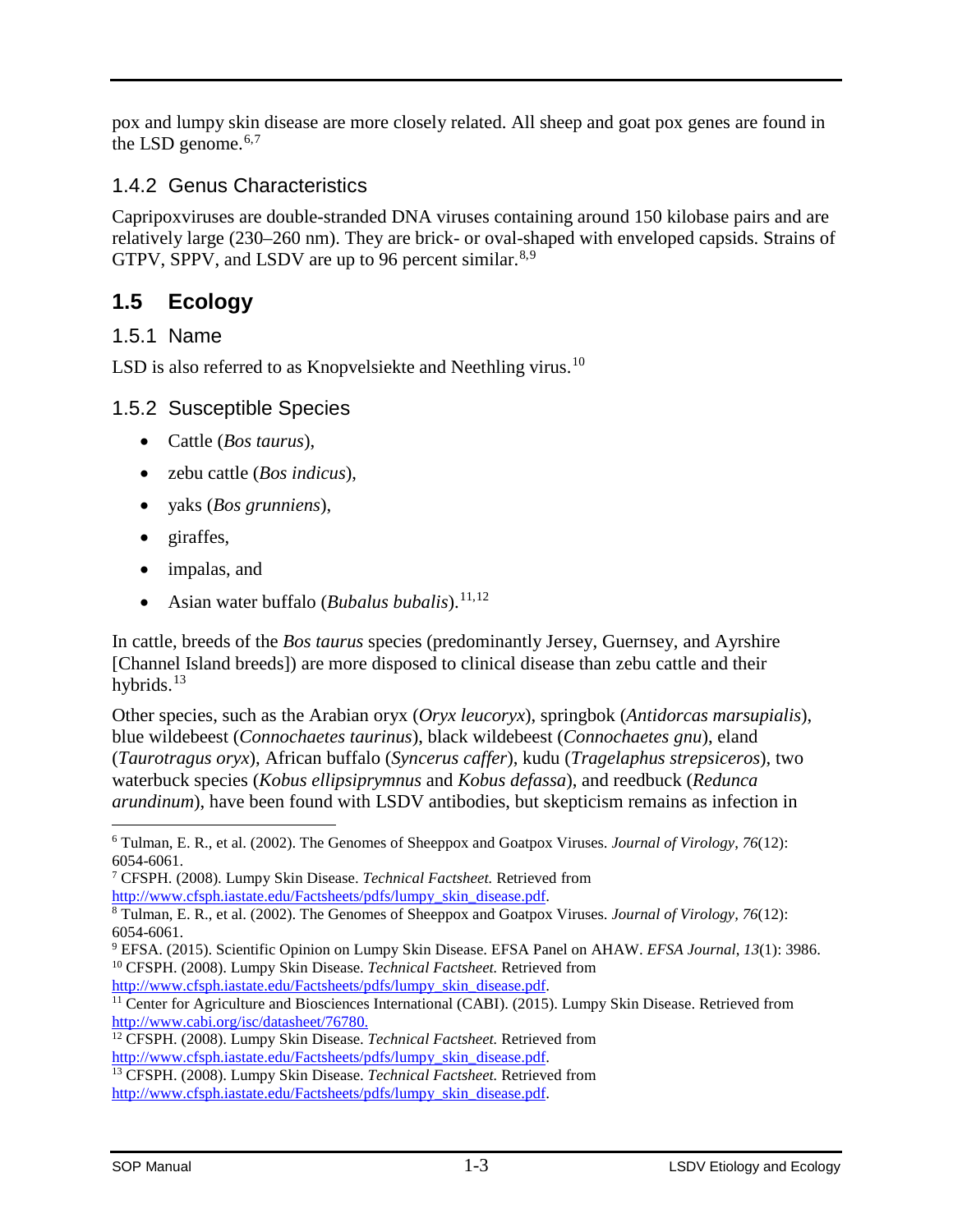these animals could have potentially come from another related pox viruses. Infection of LSD in wild animals may be hard to notice for various reasons. Severely affected wild animals would quickly become easy prey, and since LSD can have mild physical signs, it may go unnoticed. $14,15,16$  $14,15,16$  $14,15,16$  $14,15,16$ 

LSDV experimentally added to sheep and goat cells is able to replicate, and injecting sheep and goats with LSDV does produce LSD-like lesions in some cases. Clinical infection in sheep and goats has never occurred, however. [17,](#page-7-3)[18](#page-7-4)

#### 1.5.3 Maintenance Hosts

Kenyan African buffalo are thought to potentially be maintenance hosts.<sup>[19](#page-7-5)</sup>

#### 1.5.4 Introduction and Transmission of Lumpy Skin Disease

Biting insects are the main mode of transmission. LSDV has been isolated in the mosquito genera *Aedes* and *Culex*. Flies, such as *Stomoxys calcitrans* and *Biomyia fasciata*, in South Africa, along with other insects, like ticks (*Ixodid*, *Amblyomma hebraeum*, and *Rhipicephalus appendiculatus*), may be other mechanical vectors. [20,](#page-7-6)[21](#page-7-7) Because of the nature of these vectors, outbreaks are more frequent in wet, warm weather and in low-lying areas near water sources.

Direct contact with infected animals could potentially be another source of disease transmission, although it is less likely. LSDV is found in cutaneous lesions, saliva, respiratory secretions, milk, and semen. Fomites and animal products, such as hides, are potential sources of transmission as well. Experimentally, infected food and water via saliva have resulted in disease in animals.<sup>[22](#page-7-8)</sup>

#### 1.5.5 Incubation Period

The incubation period for LSD is 2 to 5 weeks. In some experiments, infected animals had fevers as soon as 6 to 9 days and lesions around the inoculation site in just 4 to 20 days after exposure. [23](#page-7-9) The World Organization for Animal Health (OIE) *Terrestrial Animal Health Code* (2016) gives the incubation period as  $28 \text{ days.}^{24}$  $28 \text{ days.}^{24}$  $28 \text{ days.}^{24}$ 

<span id="page-7-9"></span><sup>23</sup> CFSPH. (2008). Lumpy Skin Disease. *Technical Factsheet.* Retrieved from [http://www.cfsph.iastate.edu/Factsheets/pdfs/lumpy\\_skin\\_disease.pdf.](http://www.cfsph.iastate.edu/Factsheets/pdfs/lumpy_skin_disease.pdf)

<span id="page-7-0"></span> <sup>14</sup> Carter, G. R., Wise, D. J., and Flores, E.F. (2005). *A Concise Review of Veterinary Virology*. Retrieved from [http://www.ivis.org/home.asp.](http://www.ivis.org/home.asp)

<span id="page-7-1"></span><sup>15</sup> CFSPH. (2008). Lumpy Skin Disease. *Technical Factsheet.* Retrieved from [http://www.cfsph.iastate.edu/Factsheets/pdfs/lumpy\\_skin\\_disease.pdf.](http://www.cfsph.iastate.edu/Factsheets/pdfs/lumpy_skin_disease.pdf)

<span id="page-7-2"></span><sup>16</sup> EFSA. (2015). Scientific Opinion on Lumpy Skin Disease. EFSA Panel on AHAW. *EFSA Journal*, *13*(1): 3986.

<span id="page-7-3"></span><sup>17</sup> EFSA. (2015). Scientific Opinion on Lumpy Skin Disease. EFSA Panel on AHAW. *EFSA Journal*, *13*(1): 3986. <sup>18</sup> CABI. (2015). Lumpy Skin Disease. Retrieved from [http://www.cabi.org/isc/datasheet/76780.](http://www.cabi.org/isc/datasheet/76780)

<span id="page-7-5"></span><span id="page-7-4"></span><sup>19</sup> Gibbs, P. (2013). Pox Diseases: Lumpy Skin Disease. *The Merck Veterinary Manual*. Retrieved from [http://www.merckvetmanual.com/mvm/index.html.](http://www.merckvetmanual.com/mvm/index.html)

<span id="page-7-6"></span> $\overline{20}$  Neamat-Allah, A. N. F. (2015). Immunological, Hematological, Biochemical, and Histopathological Studies on Cows Naturally Infected with Lumpy Skin Disease. *Veterinary World*, *8*(9) 1131-1136.

<span id="page-7-7"></span><sup>21</sup> EFSA. (2015). Scientific Opinion on Lumpy Skin Disease. EFSA Panel on AHAW. *EFSA Journal*, *13*(1): 3986.

<span id="page-7-8"></span><sup>22</sup> CFSPH. (2008). Lumpy Skin Disease. *Technical Factsheet.* Retrieved from [http://www.cfsph.iastate.edu/Factsheets/pdfs/lumpy\\_skin\\_disease.pdf.](http://www.cfsph.iastate.edu/Factsheets/pdfs/lumpy_skin_disease.pdf)

<span id="page-7-10"></span><sup>&</sup>lt;sup>24</sup> OIE. (2016). Chapter 11.11. Lumpy Skin Disease. *Terrestrial Animal Health Code*. Retrieved fro[m www.oie.int.](http://www.oie.int/)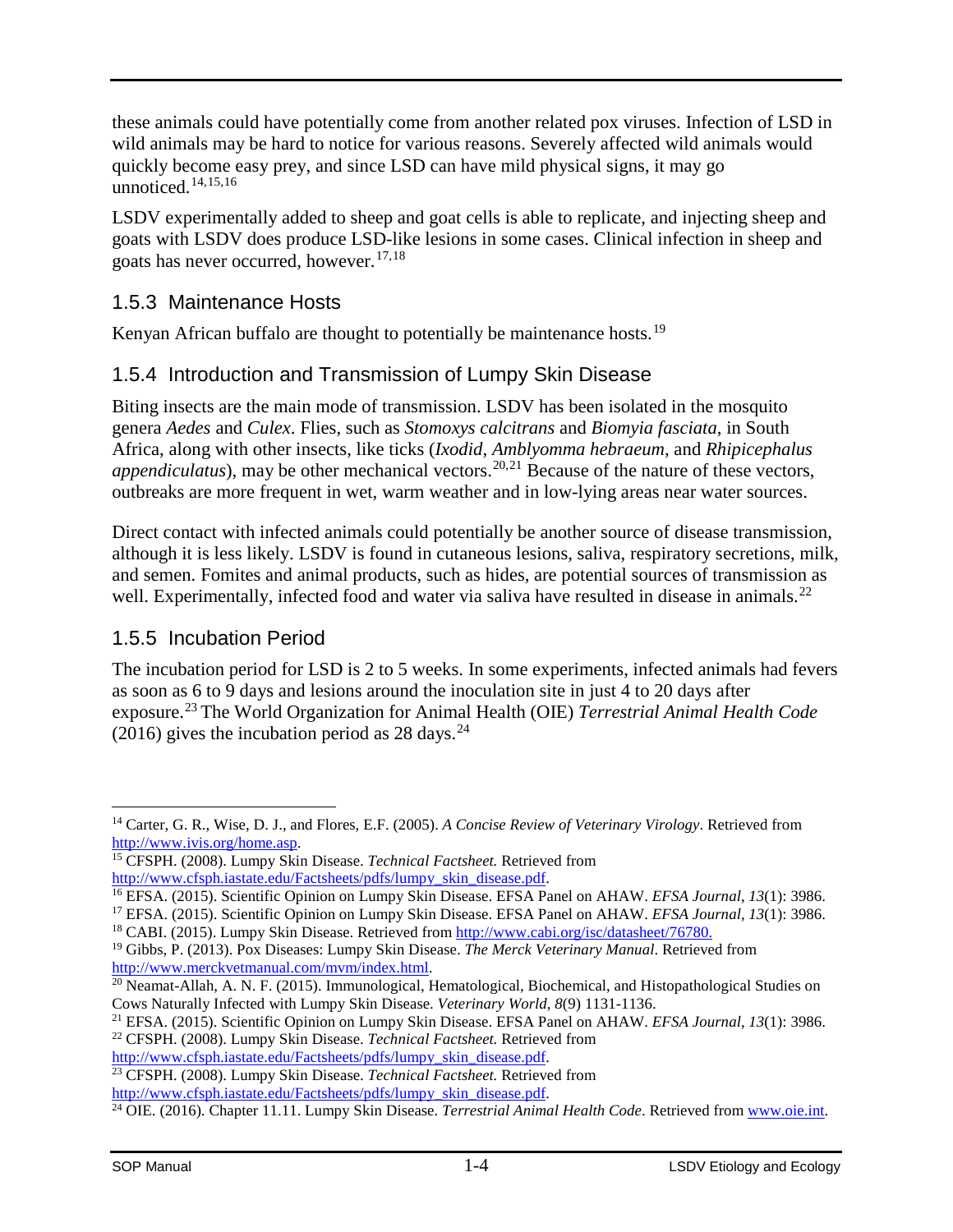#### 1.5.6 Morbidity and Mortality

Mortality is often relatively low (1–3 percent), and morbidity often only reaches 20 percent but can vary between 3–85 percent. Cows that are lactating seem to be more susceptible. In enzootic areas, infections in unvaccinated cattle often occur in epidemic form every 5–6 years.[25](#page-8-0)

## 1.5.7 Clinical Signs

Clinical signs can include nodules on the skin, mucous membranes, and internal organs, fever, emaciation, enlarged lymph nodes, nasal discharge, lacrimation, abortion, edema of the skin, and sometimes death. Nodules can become necrotic, which poses a risk for further infection. Only 40–50 percent of animals will develop skin lesions. Milk yield can also drop significantly and bulls many become temporarily or permanently sterile. Young calves and lactating cows usually have more severe clinical signs. Overall, lesions can vary widely from one animal to another even within the same herd. Recovery is slow and often scars are left on the hides of animals.<sup>[26](#page-8-1),[27](#page-8-2)</sup>

#### 1.5.8 Humans and Lumpy Skin Disease

LSD does not infect humans. $^{28}$  $^{28}$  $^{28}$ 

#### 1.5.9 Diagnostic Testing

#### 1.5.9.1 Differential Diagnosis

Nodules, fever, and enlarged lymph nodes are characteristic of LSD but occur in other diseases of cattle as well. Differentials include:

- pseudo-lumpy skin disease/bovine herpes mammillitis,
- dermatophilosis,
- ringworm,
- insect or tick bites.
- vaccinia virus and cowpox virus (*Orthopoxviruses*),
- rinderpest,
- demodicosis.
- onchocercosis,
- pseudocowpox (*Parapoxvirus*)
- besnoitiosis.
- *Hypoderma bovis* infestation,

<span id="page-8-0"></span> <sup>25</sup> Carter, G. R., Wise, D. J., and Flores, E.F. (2005). *A Concise Review of Veterinary Virology*. Retrieved from [http://www.ivis.org/home.asp.](http://www.ivis.org/home.asp)

<span id="page-8-1"></span><sup>26</sup> CFSPH. (2008). Lumpy Skin Disease. *Technical Factsheet.* Retrieved from [http://www.cfsph.iastate.edu/Factsheets/pdfs/lumpy\\_skin\\_disease.pdf.](http://www.cfsph.iastate.edu/Factsheets/pdfs/lumpy_skin_disease.pdf)

<span id="page-8-3"></span><span id="page-8-2"></span><sup>27</sup> EFSA. (2015). Scientific Opinion on Lumpy Skin Disease. EFSA Panel on AHAW. *EFSA Journal*, *13*(1): 3986. <sup>28</sup> CFSPH. (2008). Lumpy Skin Disease. *Technical Factsheet.* Retrieved from [http://www.cfsph.iastate.edu/Factsheets/pdfs/lumpy\\_skin\\_disease.pdf.](http://www.cfsph.iastate.edu/Factsheets/pdfs/lumpy_skin_disease.pdf)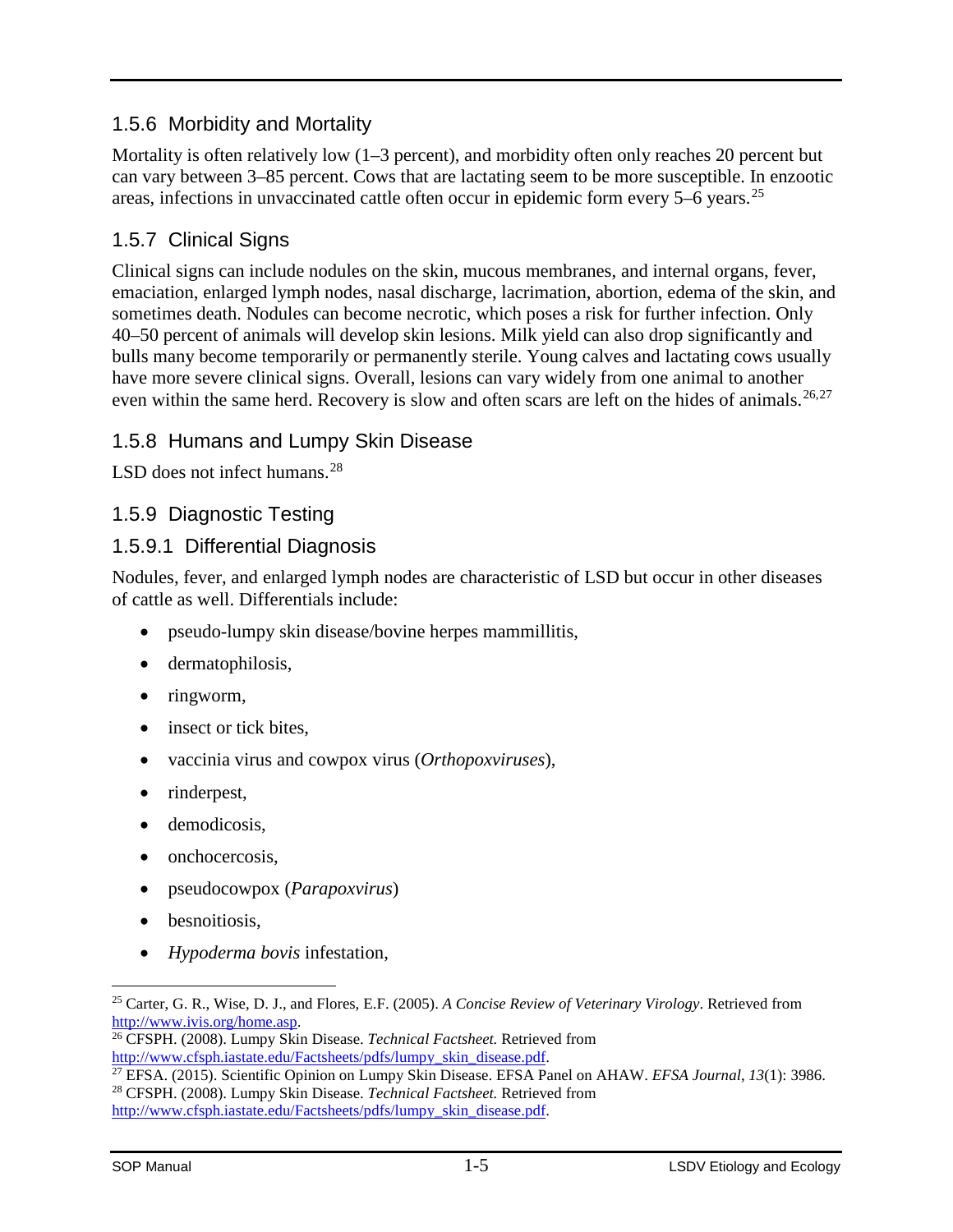- photosensitization,
- bovine papular stomatitis,
- urticaria, and
- cutaneous tuberculosis.  $29,30$  $29,30$

## 1.5.9.2 Laboratory Tests

SPPV, GTPV, and LSDV cannot be differentiated from each other by serological tests. Therefore, serum neutralization test (SNT), fluorescent antibody test (FAT), indirect fluorescent antibody test (IFAT), and agar gel immunodiffusion (AGID) will not be able to distinguish between the three capripoxviruses.<sup>[31](#page-9-2)</sup>

Laboratory confirmation of LSDV is found through polymerase chain reaction (PCR) for *capripoxviruses*, transmission electron microscopy, virus isolation, or a capripox antigen detection enzyme-linked immunosorbent assays enzyme-linked immunosorbent assay  $(ELISA).$ <sup>[32](#page-9-3)</sup>

## **1.6 Environmental Persistence of Lumpy Skin Disease**

OIE states the following about the resistance of LSDV to physical and chemical action.<sup>[33](#page-9-4)</sup>

- Temperature: Susceptible to  $55^{\circ}C/2$  hours,  $65^{\circ}C/30$  minutes. Can be recovered from skin nodules kept at -80°C for 10 years and infected tissue culture fluid stored at 4°C for 6 months.
- pH: Susceptible to highly alkaline or acid pH. No significant reduction in titre when held at pH 6.6–8.6 for 5 days at 37°C.
- Chemicals/disinfectants: Susceptible to ether (20 percent), chloroform, formalin (1 percent), and some detergents, e.g., sodium dodecyl sulphate. Susceptible to phenol (2 percent/15 minutes), sodium hypochlorite (2–3 percent), iodine compounds (1:33 dilution), Virkon® (2 percent), and quarternary ammonium compounds (0.5 percent).
- Survival: LSDV is remarkably stable, surviving for long periods at ambient temperature, especially in dried scabs. LSDV is very resistant to inactivation, surviving in necrotic skin nodules for up to 33 days or longer, desiccated crusts for up to 35 days, and at least 18 days in air-dried hides. It can remain viable for long periods in the environment. The virus is susceptible to sunlight and detergents containing lipid solvents, but in dark environmental conditions, such as contaminated animal sheds, it can persist for many months.

<span id="page-9-0"></span> <sup>29</sup> CFSPH. (2008). Lumpy Skin Disease. *Technical Factsheet.* Retrieved from [http://www.cfsph.iastate.edu/Factsheets/pdfs/lumpy\\_skin\\_disease.pdf.](http://www.cfsph.iastate.edu/Factsheets/pdfs/lumpy_skin_disease.pdf)

<span id="page-9-1"></span><sup>30</sup> OIE. (2013). Lumpy Skin Disease. *Technical Disease Card*. Retrieved fro[m www.oie.int.](http://www.oie.int/)

<span id="page-9-2"></span><sup>31</sup> EFSA. (2015). Scientific Opinion on Lumpy Skin Disease. EFSA Panel on AHAW. *EFSA Journal*, *13*(1): 3986.

<sup>32</sup> OIE. (2013). Lumpy Skin Disease. *Technical Disease Card*. Retrieved fro[m www.oie.int.](http://www.oie.int/)

<span id="page-9-4"></span><span id="page-9-3"></span><sup>33</sup> OIE. (2013). Lumpy Skin Disease. *Technical Disease Card*. Retrieved fro[m www.oie.int.](http://www.oie.int/)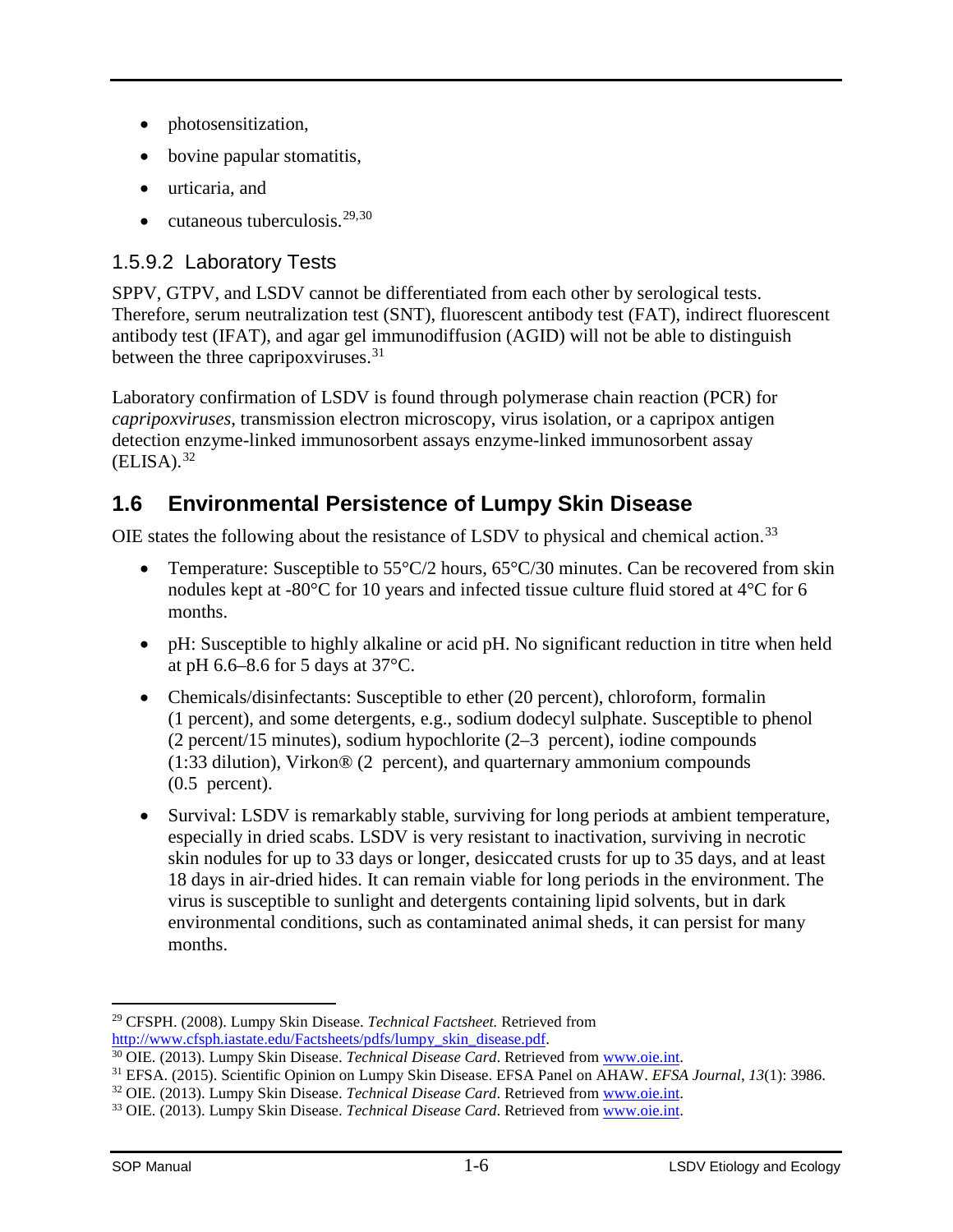## **1.7 Vaccination**

Historically, four live attenuated strains of capripoxvirus vaccines have been used in order to control LSDV outbreaks (not licensed for use in the United States):

- Kenyan sheep and goat pox virus strain,
- Yugoslavian RM 65 sheep pox strain,
- Romanian sheep pox strain, and
- LSDV strain from South Africa.

Cattle are protected from vaccinations derived from sheep or goats because all strains of *capripoxviruses* share a major neutralizing site. Theoretically, inoculation with one strain leads to immunity against all others. In practice, cattle vaccination with sheep and goat pox strains leads to insufficient protection, so they are only used in countries where sheep and goat pox are endemic. Since sheep and goat pox have not occurred in South Africa, only the LSDV strain vaccine is used in this region. There are no vaccines or tests to differentiate infected from vaccinated animals  $(DIVA)^{34}$  $(DIVA)^{34}$  $(DIVA)^{34}$ 

The OIE recommends that when using a vaccine meant for sheep or goats, it should first be tested on the most susceptible breeds in peak lactation. Capripoxvirus vaccines cause a visible reaction at the inoculation site in *Bos taurus*. The risk for LSDV outbreaks in herds with these species can be much higher, as many owners refuse to vaccinate their animals because of this side effect.<sup>[35](#page-10-1)</sup>

## **1.8 Disease Control**

LSD is a reportable disease in the United States. Since fomites, animals, and animal products can spread disease, quarantines, movement control, insect control (insecticides/repellants), and stamping-out methods followed by cleaning and disinfection are critical in controlling the spread of LSD. Vaccination is another method of control. Antibiotics may be important for treatment of secondary infections. In 1989, Egypt and Israel used both vaccination and depopulation to control LSD outbreaks.<sup>[36](#page-10-2)</sup> The European Food Safety Authority also view vaccination as a highly effective disease control mechanism.[37](#page-10-3)

## **1.9 Recent Outbreaks**

#### 1.9.1 Israel

LSD outbreaks occurred in Israel in 1989, 2006, 2007, and 2012. Depopulation and vaccination methods were used to control these outbreaks. In the 2007 outbreak, LSD infected cattle had already been vaccinated with the Yugoslavian RM 65 sheep pox strain vaccine, indicating that it failed at preventing initial infection and spread. In the 2012 Israel outbreak, infected cattle were

<span id="page-10-0"></span> <sup>34</sup> EFSA. (2015). Scientific Opinion on Lumpy Skin Disease. EFSA Panel on AHAW. *EFSA Journal*, *<sup>13</sup>*(1): 3986. <sup>35</sup> OIE. (2016). Lumpy Skin Disease. *Terrestrial Manual*. Retrieved from [www.oie.int.](http://www.oie.int/)

<span id="page-10-2"></span><span id="page-10-1"></span><sup>36</sup> CFSPH. (2008). Lumpy Skin Disease. *Technical Factsheet*. Retrieved from [http://www.cfsph.iastate.edu/Factsheets/pdfs/lumpy\\_skin\\_disease.pdf.](http://www.cfsph.iastate.edu/Factsheets/pdfs/lumpy_skin_disease.pdf)

<span id="page-10-3"></span><sup>37</sup> EFSA. (2016). Lumpy Skin Disease: Vaccination is Most Effective Control Method. Press Release. Retrieved from [http://www.efsa.europa.eu/en/press/news/160809.](http://www.efsa.europa.eu/en/press/news/160809)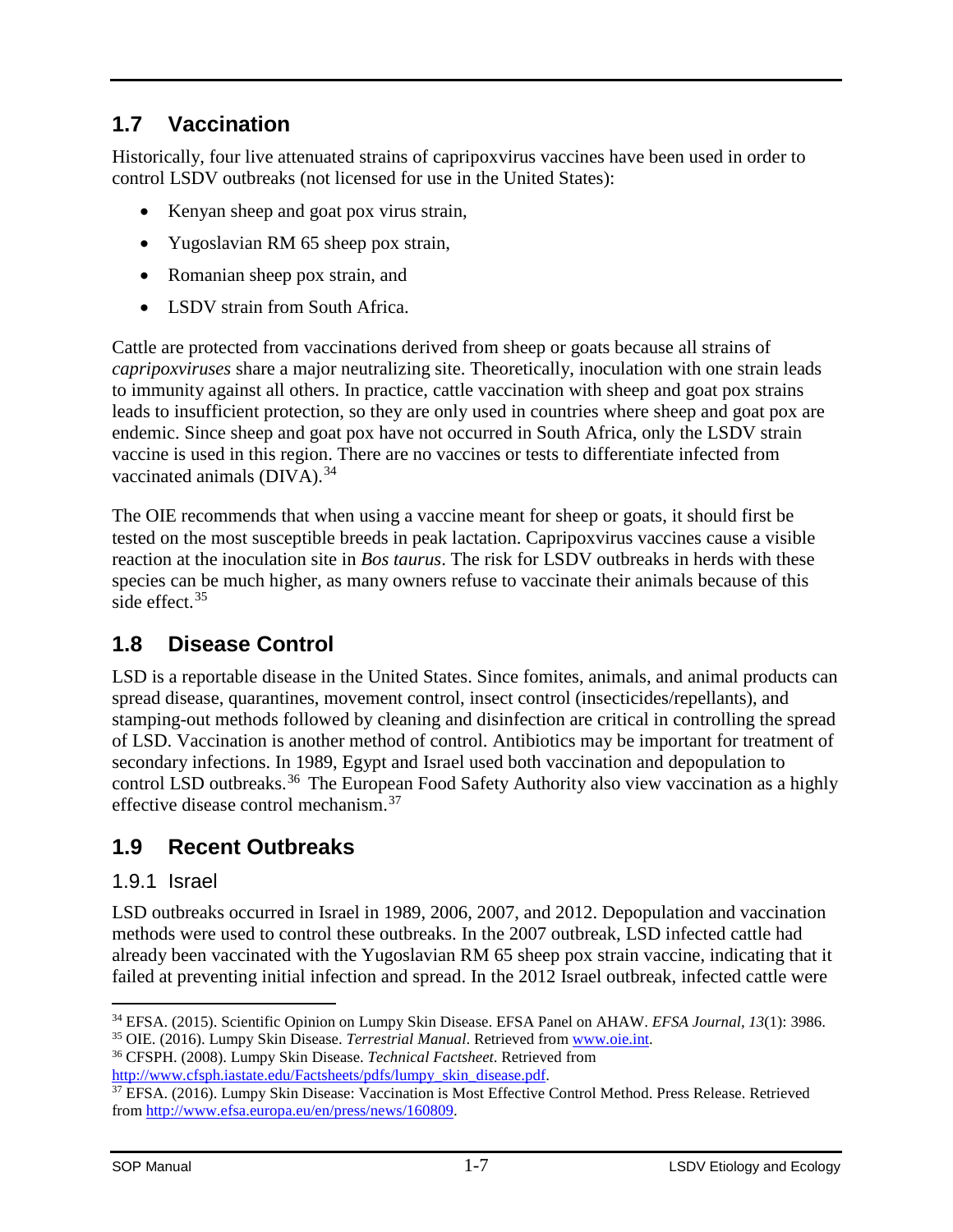originally vaccinated with the RM 65 sheep pox strain vaccine. Nine months later, the LSDV South African strain or a 10-fold dose of RM 65 strain vaccine were administered to the same animals previously vaccinated. Both vaccines were more effective than the original RM 65 vaccination, with the LSDV vaccine proving to be the most effective.<sup>[38](#page-11-0)</sup>

## 1.9.2 Turkey and Jordan

Turkey and Jordan both reported first outbreaks of LSD in 2013. The outbreak in Turkey occurred during the winter season, when potential arthropod vectors are at their lowest numbers. It is suspected then that illegal movement of sick or asymptotic cattle were responsible for the disease spread.<sup>[39](#page-11-1)</sup>

## 1.9.3 Eastern Africa and the Middle East

Cattle trade typically flows from Eastern Africa to the Middle East. Movements surge during Islamic celebrations when cattle trade increases rapidly. Regulations and monitoring for disease in animals during these times may lessen, allowing LSD to be introduced into new regions. Furthermore, droughts and civil unrest, such as the ongoing situation in Syria and neighboring countries, increase the risk for LSD spread. National crises lead to a weakening of all government and regulatory systems—Syrian veterinary services halted in 2012, leaving livestock unvaccinated and vulnerable to many diseases. Refugees fleeing violence bring unregulated livestock into neighboring countries, potentially introducing and spreading disease.<sup>[40](#page-11-2)</sup>

#### 1.9.4 Russia and Kazakhstan

July 7, 2015 marked the first time tests came back positive for LSD in Russian history. Outbreaks continued until December  $30<sup>th</sup>$ . There were a total of 130 positive cases in three separate southwestern republics. Currently, in 2016, there have been 52 outbreaks since July, with 155 positive cases in similar regions of Russia as in 2015. The source of these outbreaks remains unknown. [41](#page-11-3),[42](#page-11-4)

LSD was confirmed in Kazakhstan for the first time on July 21, 2016. So far there have been 459 positive cases. The infected regions of Kazakhstan are just across the border from the similarly infected regions of Russia.[43](#page-11-5)

<span id="page-11-1"></span><sup>39</sup> EFSA. (2015). Scientific Opinion on Lumpy Skin Disease. EFSA Panel on AHAW. *EFSA Journal*, *13*(1): 3986. <sup>40</sup> EFSA. (2015). Scientific Opinion on Lumpy Skin Disease. EFSA Panel on AHAW. *EFSA Journal*, *13*(1): 3986.

<span id="page-11-3"></span><span id="page-11-2"></span><sup>41</sup> OIE. (2016). Immediate notifications and Follow-ups. Retrieved from [http://www.oie.int/wahis\\_2/public/wahid.php/Diseaseinformation/Immsummary.](http://www.oie.int/wahis_2/public/wahid.php/Diseaseinformation/Immsummary)

<span id="page-11-5"></span><sup>43</sup> OIE. (2016). Immediate notifications and Follow-ups. Retrieved from [http://www.oie.int/wahis\\_2/public/wahid.php/Diseaseinformation/Immsummary.](http://www.oie.int/wahis_2/public/wahid.php/Diseaseinformation/Immsummary)

<span id="page-11-0"></span> <sup>38</sup> EFSA. (2015). Scientific Opinion on Lumpy Skin Disease. EFSA Panel on AHAW. *EFSA Journal*, *<sup>13</sup>*(1): 3986.

<span id="page-11-4"></span><sup>&</sup>lt;sup>42</sup> Lebedev, N. (2016). Standing Group of Experts on Lumpy Skin Disease in Europe under the GF-TADs Umbrella. Retrieved from [http://web.oie.int/RR-Europe/eng/Regprog/docs/docs/LSD1/LSD1%20-%20Russia.pdf.](http://web.oie.int/RR-Europe/eng/Regprog/docs/docs/LSD1/LSD1%20-%20Russia.pdf)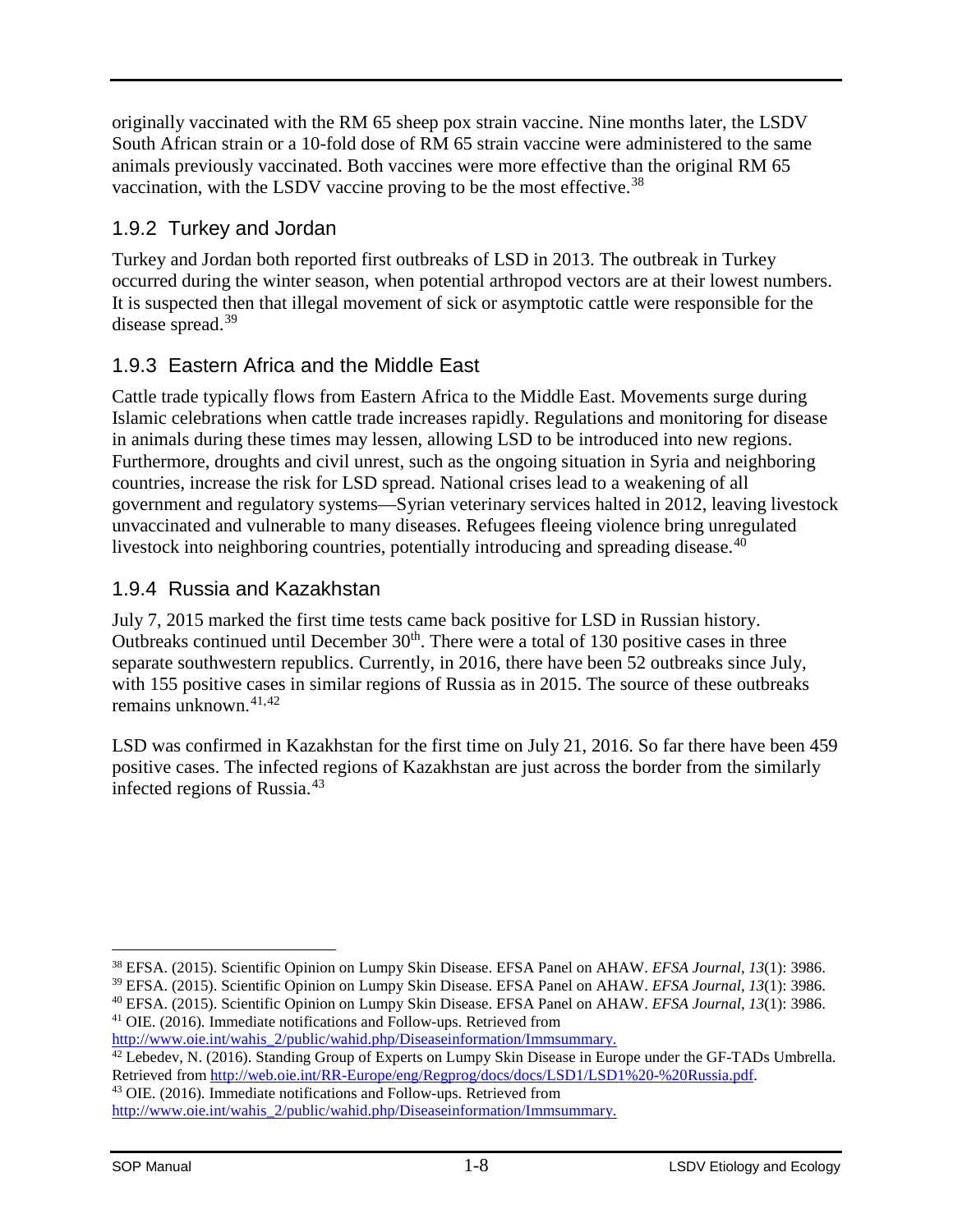## **Attachment 1.A References and Resources**

- Carter, G. R., Wise, D. J., and Flores, E.F. (2005). *A Concise Review of Veterinary Virology*. Retrieved from [http://www.ivis.org/home.asp.](http://www.ivis.org/home.asp)
- Center for Agriculture and Biosciences International (CABI). (2015). Lumpy Skin Disease. Retrieved from [http://www.cabi.org/isc/datasheet/76780.](http://www.cabi.org/isc/datasheet/76780)
- Center for Food Security and Public Health (CFSPH), Iowa State University. (2008). Lumpy Skin Disease. *Technical Factsheet*. Retrieved from [http://www.cfsph.iastate.edu/Factsheets/pdfs/lumpy\\_skin\\_disease.pdf.](http://www.cfsph.iastate.edu/Factsheets/pdfs/lumpy_skin_disease.pdf)
- European Food Safety Authority (EFSA). (2015). Scientific Opinion on Lumpy Skin Disease. EFSA Panel on Animal Health and Welfare (AHAW). *EFSA Journal*, *13*(1): 3986.
- Gibbs, P. (2013). Pox Diseases: Lumpy Skin Disease. *The Merck Veterinary Manual*. Retrieved from [http://www.merckvetmanual.com/mvm/index.html.](http://www.merckvetmanual.com/mvm/index.html)
- Lebedev, N. (2016). Standing Group of Experts on Lumpy Skin Disease in Europe under the GF-TADs Umbrella. Retrieved from [http://web.oie.int/RR-](http://web.oie.int/RR-Europe/eng/Regprog/docs/docs/LSD1/LSD1%20-%20Russia.pdf)[Europe/eng/Regprog/docs/docs/LSD1/LSD1%20-%20Russia.pdf.](http://web.oie.int/RR-Europe/eng/Regprog/docs/docs/LSD1/LSD1%20-%20Russia.pdf)
- Neamat-Allah, A. N. F. (2015). Immunological, Hematological, Biochemical, and Histopathological Studies on Cows Naturally Infected with Lumpy Skin Disease. *Veterinary World*, *8*(9) 1131-1136.
- Tulman, E. R., C. L. Afonso, Z. Lu, L. Zsak, J.-H. Sur, N. T. Sandybaev, U. Z. Kerembekova, V. L. Zaitsev, G. F. Kutish, and D. L. Rock. (2002). The Genomes of Sheeppox and Goatpox Viruses. *Journal of Virology*, *76*(12): 6054-6061.
- World Health Organization (OIE). (2013). Lumpy Skin Disease. *Technical Disease Card*. Retrieved from [www.oie.int.](http://www.oie.int/)
- World Health Organization (OIE). (2015). Disease Timelines. Retrieved from [http://www.oie.int/wahis\\_2/public/wahid.php/Wahidhome/Home.](http://www.oie.int/wahis_2/public/wahid.php/Wahidhome/Home)
- World Health Organization (OIE). (2016). Immediate notifications and Follow-ups. Retrieved from [http://www.oie.int/wahis\\_2/public/wahid.php/Diseaseinformation/Immsummary.](http://www.oie.int/wahis_2/public/wahid.php/Diseaseinformation/Immsummary)
- World Health Organization (OIE). (2016). Chapter 11.11. Lumpy Skin Disease. *Terrestrial Animal Health Code*. Retrieved from [http://www.oie.int/.](http://www.oie.int/)
- World Health Organization (OIE). (2016). Lumpy Skin Disease. *Terrestrial Manual*. Retrieved from [http://www.oie.int/.](http://www.oie.int/)